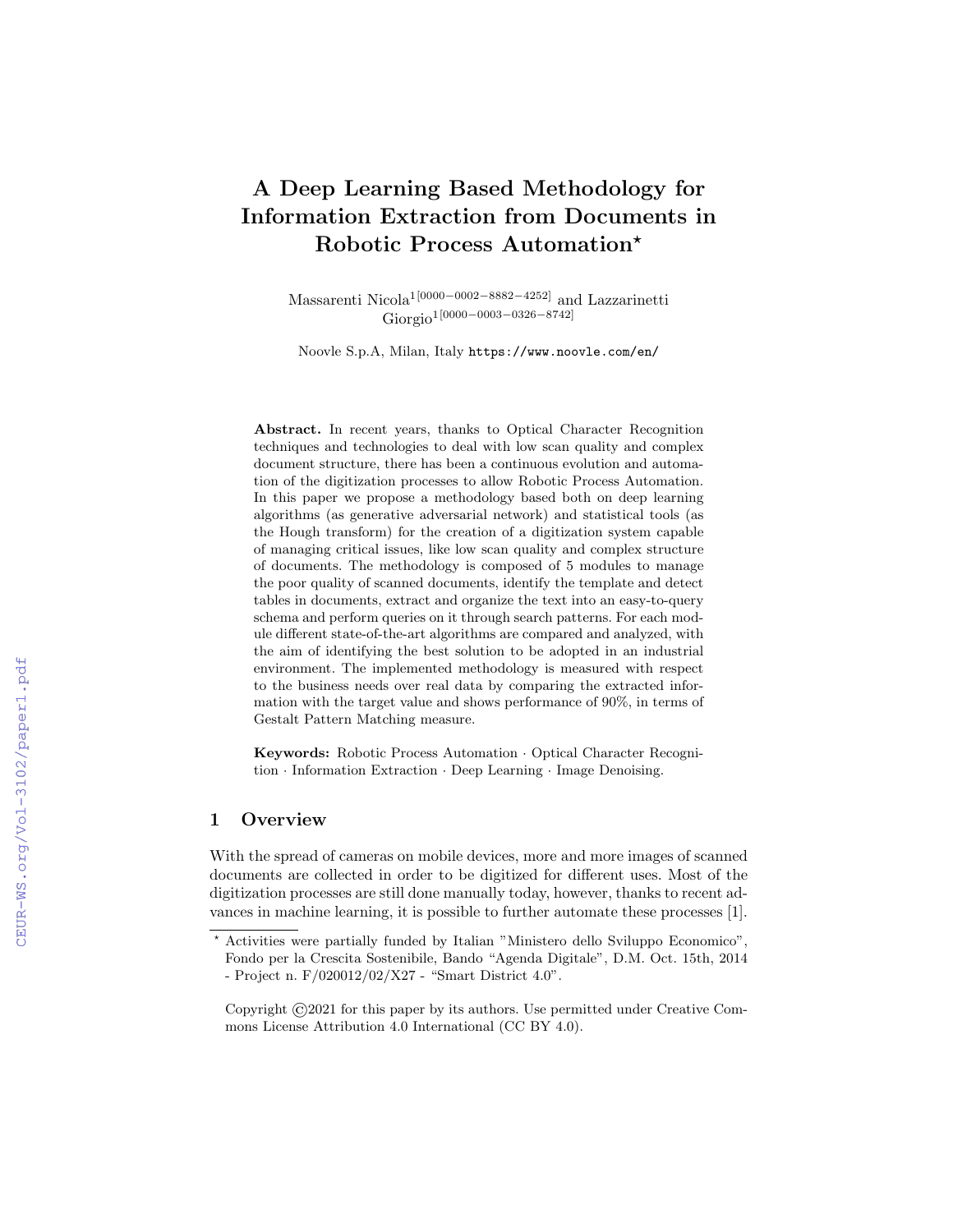When dealing with information extraction from documents, Optical Character Recognition (OCR) techniques are the key technology, however these alone are not enough to extract all the visual and structural information from scanned documents. Moreover their power is limited when dealing with poor-scan quality documents or with documents with complex structure. In this research we define a methodology for extracting information from scanned or editable documents, trying to manage and limit the noise coming from the low quality of the scans and taking into account document structure. The methodology is designed using real data coming from two different companies and is tested by considering the companies' real business needs. The methodology that we propose firstly uses Generative Adversarial Network (GAN) [12] to clean the scanned documents, then identifies the document template by using Siamese Neural Network (SNN) [19] and then, by using a method based on a computer vision technique called Hough Transform (HT) [27] and on the Google Cloud Vision API [37] for OCR, identifies tables. Then an information mapping process that delegates the personalization of content extraction to the drafting of a set of queries is defined, thus making the information retrieval simpler and more immediate. The rest of this paper is organized as follows. Firstly, in chapter 2, the analysis of the state of the art for information extraction is presented; in chapter 3 the actual use case and the real-world dataset is described; in chapter 4 the defined methodology is shown in details; in chapter 5 the experimental results obtained are resumed; in chapter 6 some conclusions and future directions are mentioned.

# 2 State of the art

Information retrieval from documents has been an important research area for several decades. With the advent of deep learning, OCR systems have become extremely powerful and usable, thanks to open source systems such as Tesseract [2] and cloud API based solutions such as Google Cloud Vision API [37]. Today, interpreting documents with a simple text layout and good scan quality has become a trivial problem thanks to these recent developments [3], especially if the PDF is software-generated and editable, as described by H. Chao and J. Fan in [4]. In case of non editable PDF (scanned documents) the only applicable solution for text extraction is represented by OCR techniques. OCR techniques generally consist of 5 phases: pre-processing, segmentation, normalization, feature extraction and post-processing. In Table 1 the main algorithms of each phase are presented.

The preprocessing step, which aims at eliminating noise in an image without missing any significant information, traditionally was performed with statistical and computer vision techniques but recently also some deep learning approaches have been successfully proposed. One of the most used in the field of image denoising is represented by GAN [12] which have been used in different image-to-image translation contexts, showing very good performance. Also for the feature extraction phase there are various techniques. Today the main ones are based on the use of neural networkss [9]. In [10] an overview of the state of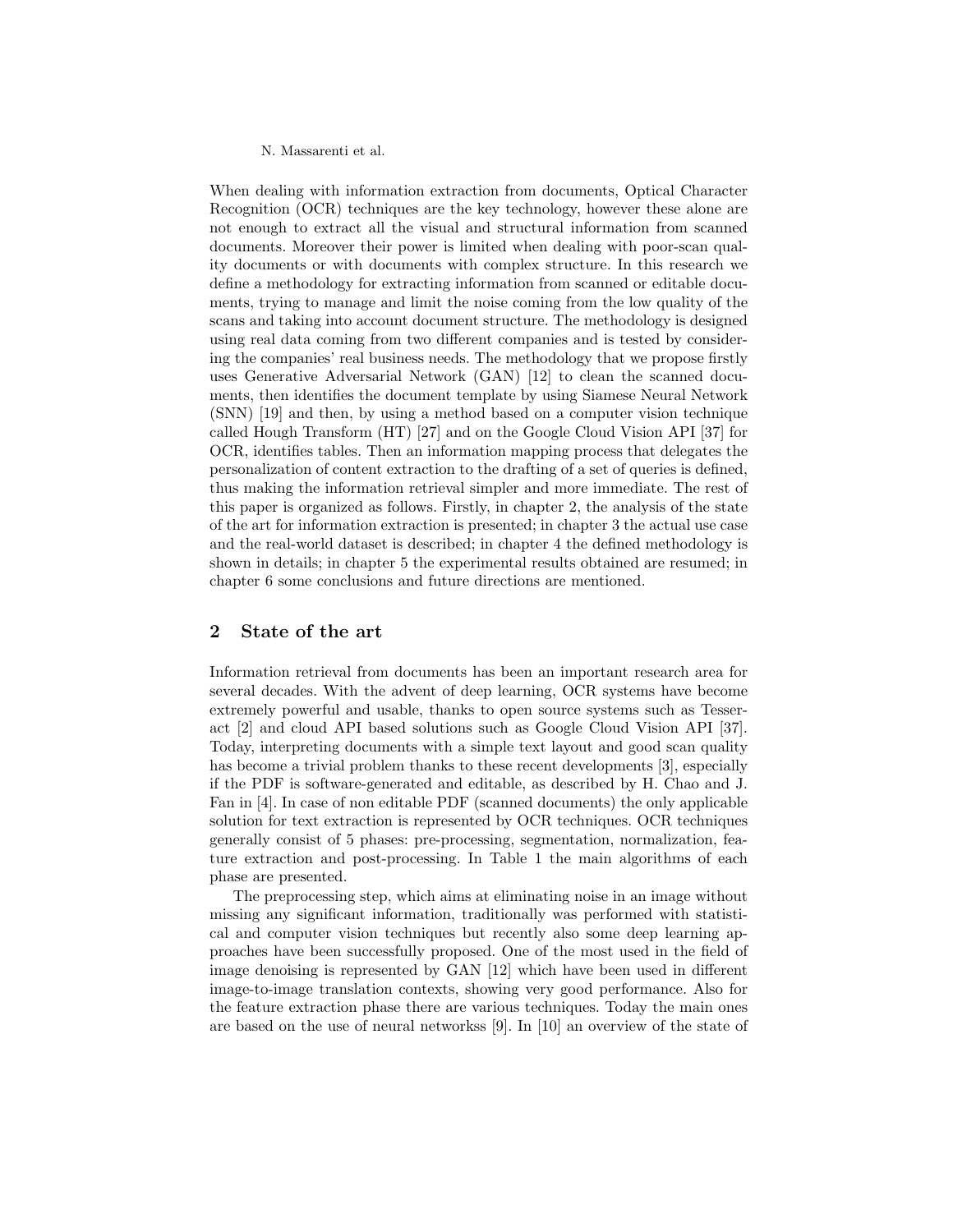| <b>OCR</b> Phase   | Algorithms and Approaches                                        |
|--------------------|------------------------------------------------------------------|
| $Pre-Processing$   | Binarization, skew correction, filtering, thresholding, compres- |
|                    | sion, thinning $[5]$ , GAN $[12]$                                |
| Segmentation       | Top-down methods, bottom-up methods, hybrid methods [6,7]        |
| Normalization      | Standard approaches [8]                                          |
| Feature Extraction | Neural Network based approach [9, 10]                            |
| Post-Processing    | Rule-based methods [5]                                           |

Table 1. Main algorithms and approaches for each OCR phase

the art of algorithms based on neural networks for OCR is presented, showing how these algorithms are able to achieve the best performance in the context of feature extraction. The study also highlights the impact of the features extracted from these algorithms on the classification task. As described by Suen in [11], the main classes of features are two: statistical and structural. Statistical (like momentum, zoning, crossing, fourier transform and histogram projections) are also known as global features, while structural (like convexity or concavity in the characters, number of holes in the document or number of endpoints) are known as local features. Nowadays, there are a lot of tools that automatically perform these steps with high accuracy, as Tesseract [2] or Google Cloud Vision API [37] however the steps of pre-processing and post-processing are extremely difficult to be generalized, since they merely depend on the data given in input and the expected output. Moreover, in the implementation of a Robotic Process Automation (RPA) systems, text extraction is just one of many issues and the main challenges are understanding the structure of the document and extracting visual entities like tables. In 2013 M. Göbel et al. proposed a first meticulous comparison of the performance of various table identification techniques over the ICDAR 2013 dataset [14]. From 2013 to date, in addition to the enhancement of these deterministic approaches, several new techniques based on machine learning algorithms have been introduced, like a method based on the identification of the horizontal and vertical lines classified through Support Vector Machine (SVM) [15] or methods based on Fast-RCNN (FRCNN) [34] trained on the Marmot dataset for table recognition [35]. Even though these techniques are extremely powerful, they need a lot of data to be trained and generalized. For this reason, besides machine learning techniques, many computer vision techniques based on the Hough Transform (HT) [36], which is used universally today especially thanks to the discovery of its generalized form by Dana H. Ballard [28], are proposed. Its power relies on the fact that this transform does not need training data to be used since it can be applied as a mathematical function. Overall, table extraction techniques are even more effective when combined with document structure identification techniques. Indeed, being able to identify the document template allows one to have a priori knowledge of the structure of the text and this knowledge can be exploited to facilitate the identification of objects within the document. With respect to this, there are several related studies [16–18]. In particular, some deep learning techniques like Siamese neural networks (SNN)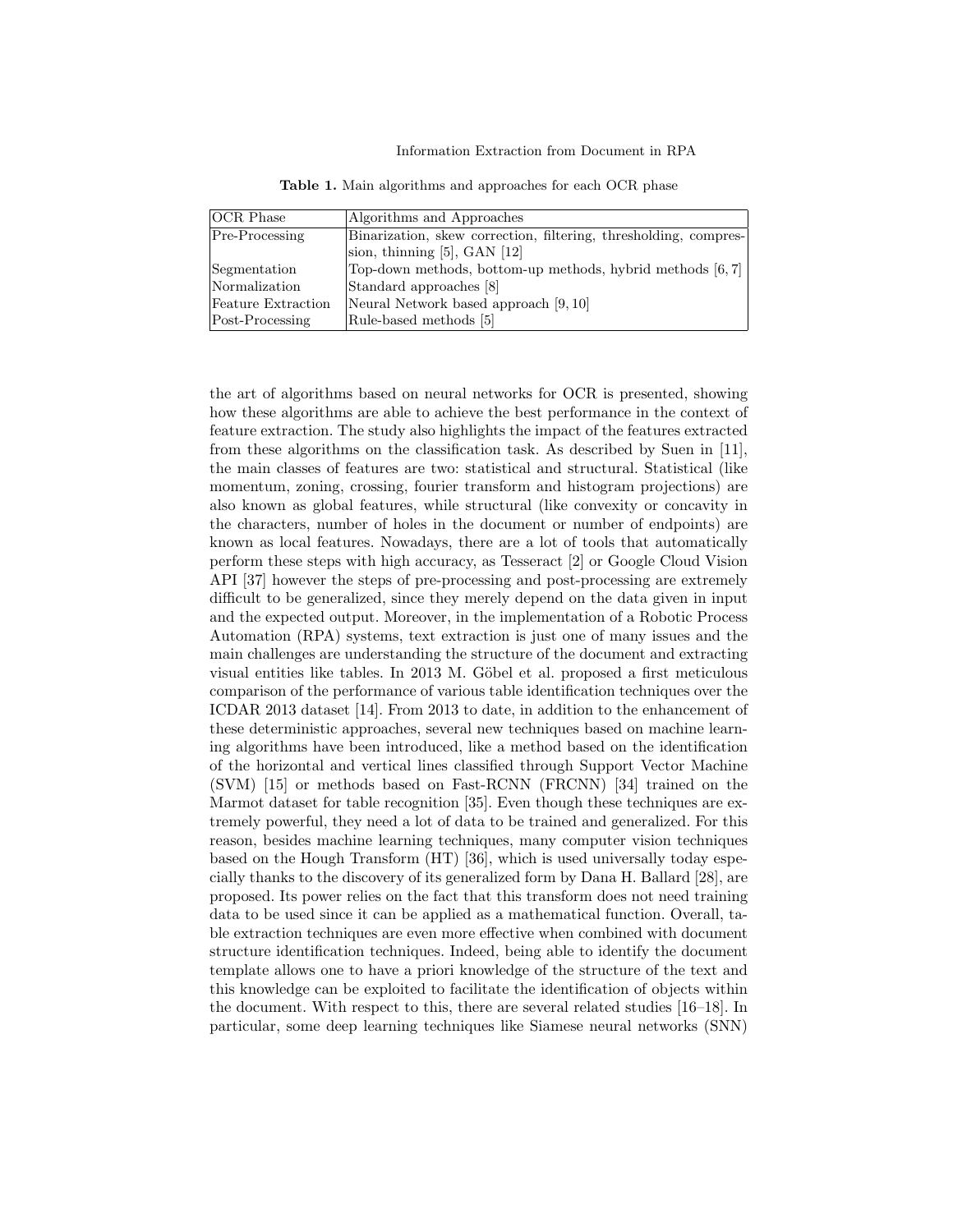have been recently proposed. These models consist of two groups of parallel layers of CNNs that extract features from two distinct input documents and a series of documents that represent the knowledge-base, i.e. the set of possible templates in which the document can be mapped. These algorithms are extremely powerful, because they allow to obtain very high performance even with little training data, thanks to a learning technique called one-shot learning [19].

## 2.1 Related Works

Extracting information from documents is an active research field and in recent years some works on the topic have been published. For instance, in [31] Vishwanath D. et al. present an end-to-end framework that maps some visual entities (such as tables, printed and handwritten text, boxes and lines) into a relational schema so that relevant relationships between entities can be established. The framework performs image denoising by means of GAN and horizontal clustering to localize page lines. In [32], instead the authors build an invoice analysis system that does not rely on templates of invoice layout, but learns a single global model of invoices that naturally generalizes to unseen invoice layouts. In [33], a framework which makes use of an attention mechanism to transfer the layout information between document images is proposed. The authors also applied conditional random fields on the transferred layout information for the refinement of field labeling.

# 3 Problem Setting

The goal of this research is to identify a methodology that allows the creation of an RPA system for extracting specific information from documents. The information to be extracted are driven by business needs and vary according to the use case of two pilot companies that furnished the data. The goal of these two companies is that of digitizing the information in order to activate a business process of notarization and supplier management. In order to understand the approach to be pursued, in the following the datasets provided to implement the solution are described.

## 3.1 Dataset Description

The datasets used to define and test the methodology are composed of a collection of documents from two different companies. In one case, the documents are editable pdf of production sheets (in the following we will refer to this data as dataset A), in the other case the documents are scanned pdf of technical product sheets, invoices and transport documents (we will refer to this data as dataset B). In the first case, the production sheet is composed of different pages each composed of a body in the form of a table that contains several production sub-sheets, each representing an order to be performed to specific suppliers.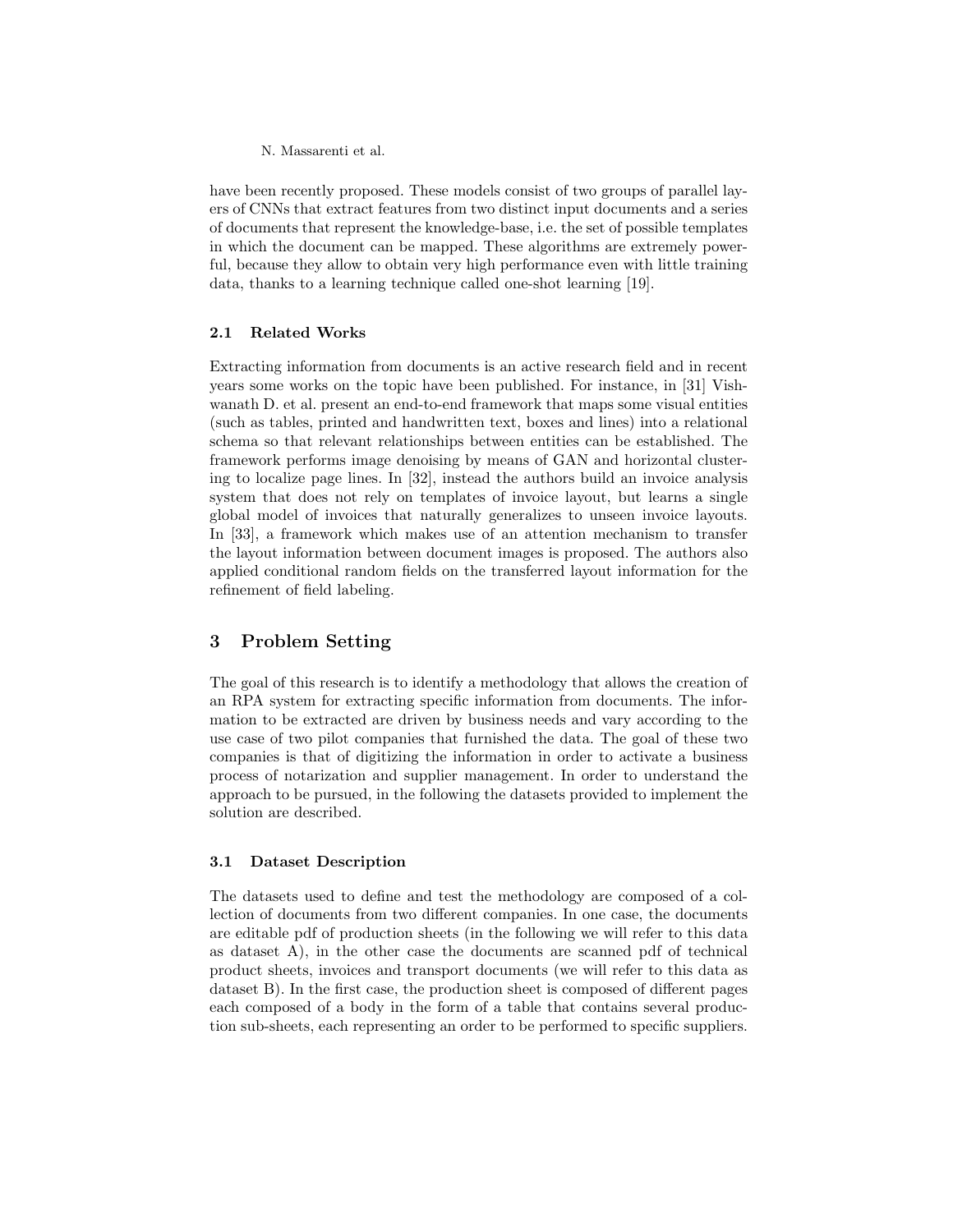Production sub-sheets are identifiable by a set of contiguous populated lines separated by other production sub-sheets by a white line. The goal is to extract all the lines corresponding to each production sub-sheet to automatically activate the process of supplier selection. In the second case, the dataset is composed of three kinds of scanned documents: invoices, with different templates, document of transport with different templates, signed and dated by hand, and technical product sheet in the form of a table that contains specific information about the products (EAN, ingredients, nutrition values, sterility requirements etc). Each document has its own set of information to be retrieved in order to be notarized via block chain.

# 4 Methodology

By considering the business needs expressed by the partner companies, a methodology that consists of five main steps has been identified. Starting from the document, a first phase of pre-processing is envisaged with GANs, with the aim of reducing the noise of scanned documents. Subsequently, a template identification module based on deep learning models (CNN or SNN) is implemented. Then a module to detect and extract tables is defined, looking for the vertical and horizontal lines within the document (using the HT) to trace the number of columns and rows that may constitute them. Follows the OCR phase (with Google Cloud Vision API) to extract the textual content and the content mapping module to encapsulate the information within a matrix schema. Finally, the last module deals with extracting the required information, looking for patterns defined in advance and depending on the type of document. The goal is to ensure that the methodology can be applied in different industrial environments with respect to the business needs expressed. The individual steps of the methodology are described in detail below.

# 4.1 Pre-processing: image denoising

The first step of the methodology is represented by the pre-processing phase. Specifically, at this stage the goal is to reduce the noise present in the images of the scanned documents since the quality of the documents influences all the next steps of the methodology. As described in chapter 2, one of the most recent and effective methods to perform image denoising is represented by GAN [12]. GANs are neural networks made up of two parts: a convolutional network called generator, trained to generate synthetic samples from input data, and a convolutional network called discriminator, trained to understand if an image is real or generated. Formally, consider a generative network  $G$  that captures the distribution of data and a discriminative network  $D$  that estimates the probability that an example derives from the training dataset rather than G. To learn the generator distribution  $p<sub>q</sub>$  over data x, the generator build a non-linear mapping function of the distribution of the a-priori noise  $P_z(z)$  in a space  $G(z; g)$ . The discriminator  $D(x; d)$  produces as output a value that represents the probability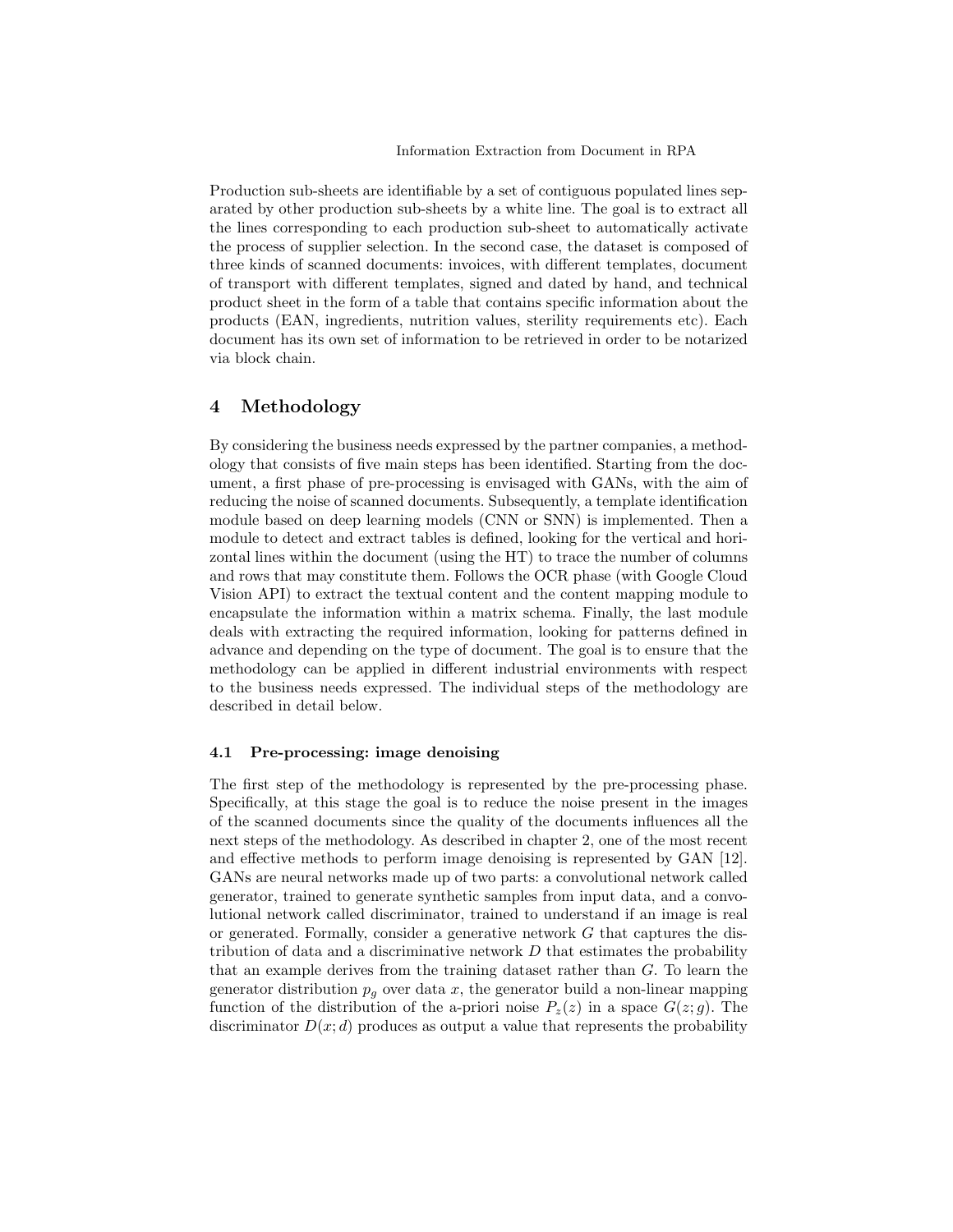that x derives from the training set rather than from  $p<sub>q</sub>$ . G and D are trained contemporarily: G's parameter are adjusted to minimize  $log(1 - D(G(z)))$  and D 's parameter to minimize  $logD(x)$  as if they follow a min-max game with two players and value function

 $V(G, D) : min_G max_D E_{x-p_{data}(x)} [log D(x)] + E_{z-p_z(z)} [log(1 - D(G(z)))]$  (1)

According to [24], there are different existing GAN architectures and we propose to compare conditional GAN (cGAN) [13] and cycle GAN [21] since they represent the most recent developments in the field of image-to-image translation.

Conditional GAN GANs can be extended to a conditional model if both the generator and the discriminator are conditioned by extra information  $y$ . The conditioning can be done by inserting  $y$  both in the generator and in the discriminator as an additional input layer. In the generator the a-priori input noise  $p_z(z)$  and y are combined in a joint hidden representation [21]. In this case the value function of the two player min-max game is

 $V(G, D) : min_G max_D E_{x-p_{data}(x)} [log D(x|y)] + E_{z-p_z(z)} [log(1 - D(G(z|y)))]$  (2)

Using a model of this type it is possible, by providing the model with images of noisy documents and their respective noise-free, to train the model to produce, given in input an image of a document, the image of the same document but with a reduction of the disorder. To perform the training, it is necessary to have for each input also the target image, i.e. the dataset must be composed of pairs formed by noisy images and their respective images without noise.

Cycle GAN Another extension of GANs, called cycleGAN [20], is that of letting them to learn a mapping function between two domains  $X$  and  $Y$ , given some training examples  ${x_i}_{i=1}^N$  where  $x_i \in X$  and  ${y_j}_{j=1}^M$  where  $y_j \in Y$ . The cycleGAN model includes two mapping functions  $G: X \to Y$  and  $F: Y \to X$ . moreover two adversary discriminators  $D_x$  and  $D_y$  are introduced, where the goal of  $D_x$  is to distinguish between image  $\{x\}$  and its corresponding translated  ${F(y)}$ . The same for  $D_y$  with respect to image  ${y}$  and the corresponding translated  $\{G(x)\}\$ . The goal is twofold: to reduce the opposing losses to align the distributions of the generated images and the distributions of the target images and to reduce the cycle consistency loss to prevent the mapping learned from  $G$  and  $F$  from being contradictory.

### 4.2 Document template identification: image classification

The second step of the methodology is represented by the document template identification module. This module aims at defining the template of the input document and this can be accomplished by any image classification algorithm. In our research we compare two kinds of algorithms: a more consolidated one based on CNN [23] and a more recent one based on SNN [19], which has shown high performance even with small datasets thanks to what is called "one-shotlearning".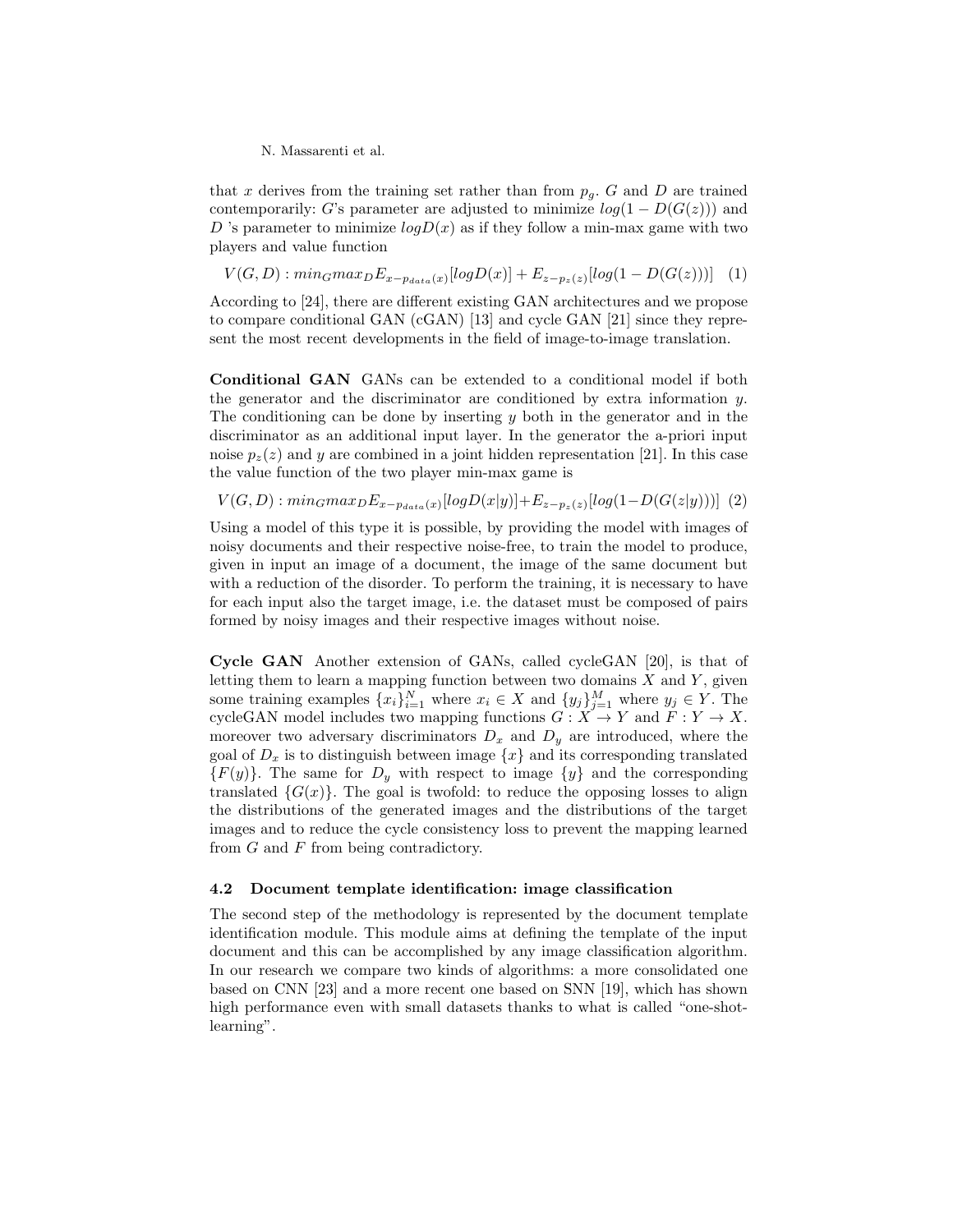Siamese Neural Network SNNs are models that aim at recognizing, starting from two distinct inputs, whether they belong to the same class or not. The network is made up of two main phases: in a first phase, two input images are passed through a series of convolutional layers, in order to obtain an embedding of them; between these two output vectors in a second step, a distance measure is calculated. The output is a value that indicates the distance between the two inputs used to classify the images. This learning approach is also called "oneshot-learning" since it is not necessary to have thousands of documents to carry out training, but works on the features extracted from the CNN that make up the SNN and therefore even a single image, that constitute the comparison sample, for each class is sufficient.

#### 4.3 Tables identification

Once the images have been denoised and the templates identified, the next module aims at locating the structural elements of the document, not only by applying OCR to extract text, but also by identifying and mapping the structural elements of the document, such as tables. This module therefore consists of two blocks: an OCR block for extracting textual content based on a pre-trained OCR tool and a block for identifying the tables for organizing the content based on computer vision techniques.

Google Cloud Vision API As an OCR tool we decided to use the Google Cloud Vision API tool, the documentation of which is reported in [37]. This API performs an analysis of the image layout to segment the areas where text is present. After the general localization phase has been carried out, the OCR module recognizes the text on the specified areas and, consequently, extracts it. Finally, the result is corrected through post-processing techniques based on language models and dictionaries. Most of these steps are carried out through the use of CNNs. The extraction performed by the Google Cloud Vision API OCR module returns the textual content and the organization and position of the content within the image. More precisely, the output produced consists of a dictionary containing a structure divided into a hierarchy of blocks and paragraphs that, at the lowest level, contains the individual words extracted and even single symbols with the coordinates of their position within the image, a confidence score and the detected language.

Hough Transform By analyzing the state-of-the-art for table extraction it emerges that one of the last trends is based on deep learning techniques. However, to train such models a lot of data must be available and often it is difficult to generalize well with public dataset. To overcome this limitation, we follow an unsupervised approach based on the HT. Before applying the HT to detect lines, however, we propose to pre-process the image to highlight the lines contained in it using a computer vision method called Edge Detection [26] that aims at drastically reducing the amount of data to be processed, while preserving the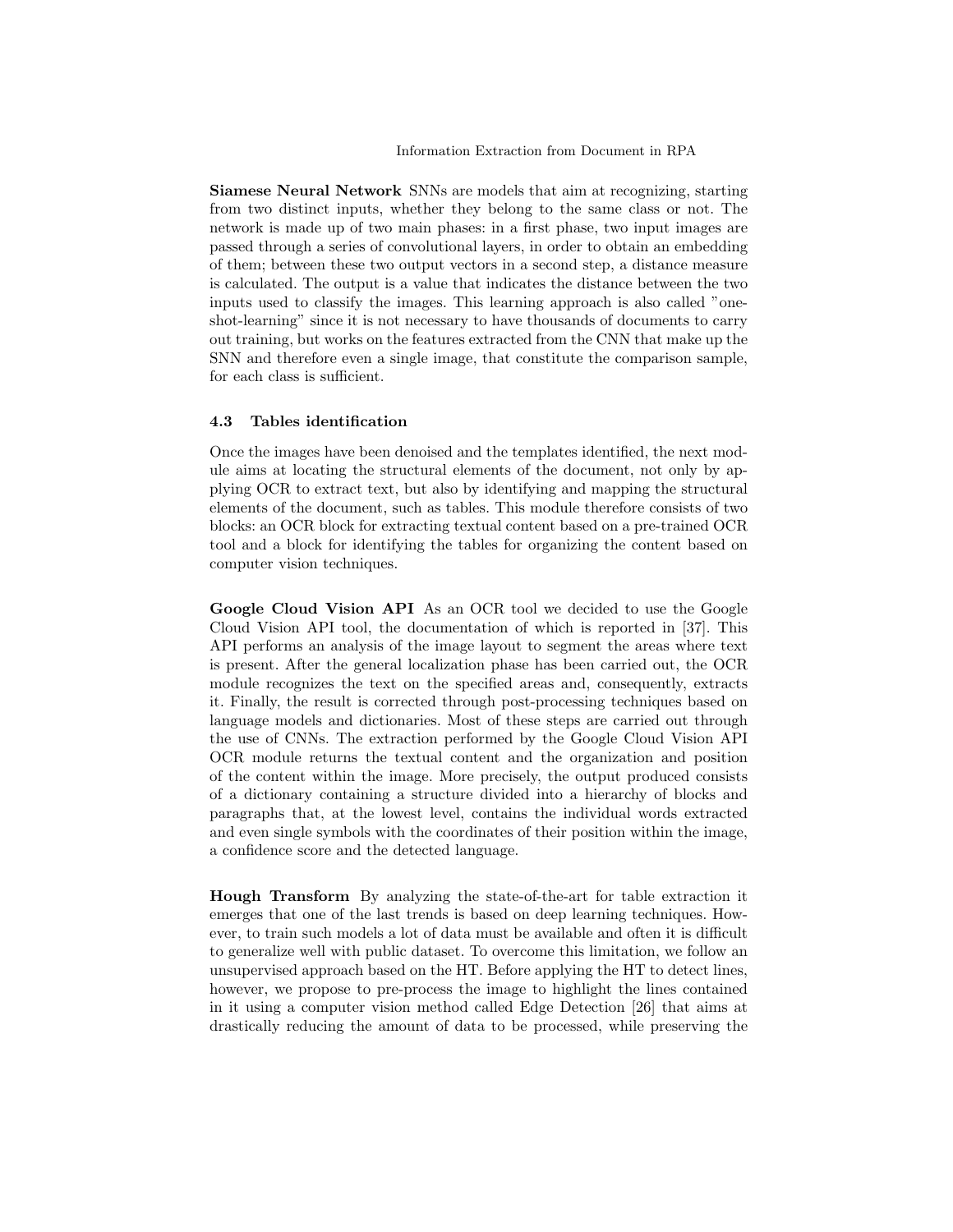structural information on the contours of the objects. This method uses a convolution mask and its gradients together with two threshold values (upper and lower) that define whether the pixel is accepted as an edge or not. More precisely, the pixel is maintained if the gradient value is greater than the upper threshold value and discarded if it is below the lower threshold value, while if it is in the middle it is maintained if at least one neighboring pixel is above the upper threshold value. Once the information has been cleaned through the Edge Detector, it is passed to the module that deals with identifying lines using an approach based on the HT. As described in [27], the Hough Line Detector is a computer vision techniques that extracts all the lines from the image, considering as lines all the series of pixels in a row that exceed a certain number of pixels and with a maximum value of missing pixels.

### 4.4 Content mapping

The fourth module of the methodology takes care of mapping the extracted information into a schema that is easily searchable. In order to quickly access the content of the text, we decided to organize it within a dynamic matrix structure. Indeed, if each content is assigned to a cell whose position is known, it is easy to search for the other contents associated with it in the adjacent cells, since their positions can be used in the text search. As mentioned, thanks to the Google Cloud Vision API, not only the textual content of the document is available, but also the organization and position of the content within the image. Thus, to create the matrix structure we used an approach which assumes that in a document there could be different separated tables and each table necessarily has at least one vertical lines. The approach has six steps: 1) Scans all the vertical lines and groups them by considering their ordinates: if lines have overlapping ordinates they are grouped together. 2) For each group of vertical lines add to the group all the horizontal lines that are in the group's range of ordinates. 3) Divide each group into subgroups of directly and indirectly connected lines, where directly connected lines are lines that have a pixel in common, and indirectly connected lines are lines that are not directly connected with each other but are both directly connected with the same line or with a set of indirectly connected lines. Each subgroup thus identified represents a table. 4) For each table, detect the number of rows and columns by taking the number of intersections of respectively the vertical and the horizontal lines with the highest number of intersection points. 5) Create a matrix with the identified number of rows and columns. 6) Fill in the matrix with the text extracted by the OCR tool selecting the proper cell using the coordinates returned and the coordinates of the table identified. This approach generally creates a matrix with more cells with respect to the actual table, since it also consider tables with complex structures (as rows or columns with different number of cells). For this reason, in such cases, text is replicated in different cells of the matrix if these cells correspond to the same cell of the table.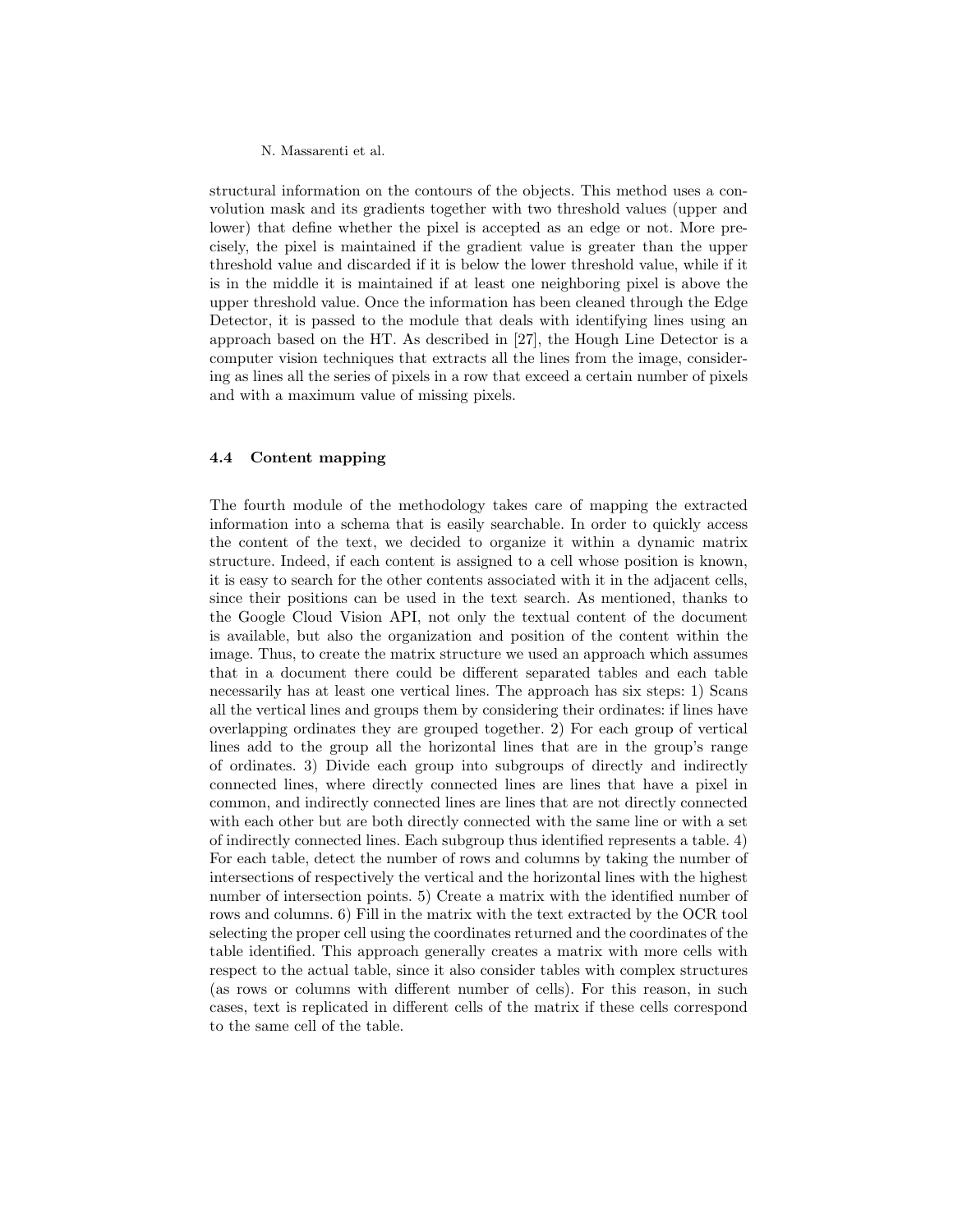| Field                 | Description                                                     |
|-----------------------|-----------------------------------------------------------------|
| anchor_regex          | Regular expression to search for to find the anchor.            |
| content_position_rows | Relative lines (starting from the anchor position) within which |
|                       | to search for the content.                                      |
| content_position_cols | Relative columns (starting from the anchor position) within     |
|                       | which to search for the content.                                |
| content_regex         | Regular expression to be applied to candidate cells within      |
|                       | which to search for the content; each cell will satisfy the ex- |
|                       | pression or not.                                                |
| content lambda        | Function to apply to the cell(s) that matched the regular ex-   |
|                       | pression in content_regex.                                      |
| content_dim           | Number of cells to keep among those returned.                   |

Table 2. Fields of the anchor search pattern.

# 4.5 Content parsing

The last step of the methodology deals with retrieving the information of interest starting from the generated content matrix. The goal is therefore to define search patterns for each value to be extracted. We defined two types of patterns: anchor and text. The anchor pattern first searches for an anchor, i.e. one or more terms from whose position it is then possible to go back to the actual content. An anchor pattern is formed by the fields described in Table 2. The second type of pattern does not provide for the existence of an anchor, but deals with searching directly within the cells for a specific content that satisfies a certain condition. The fields are similar to the previous case but instead of starting searching from the anchor it starts from the first cell of the matrix. With these two types of patterns it is possible to cover all searches within the matrix and it is therefore evident that the task of retrieving is enormously simplified. Indeed, the reorganization of the content in matrices and the two search patterns defined allows for more complex and flexible searches with respect to simple rule-based systems.

# 5 Experimental Results

In the following the experimental results of the methodology are presented. For each step of the methodology, the results are distinguished per dataset A (composed by good quality editable pdf of the same type) and dataset B (composed of scanned pdf of three different types) with the aim of verifying that the methodology can be applied to both kinds of dataset.

## 5.1 Image denoising

To train the GANs algorithms a public Kaggle dataset has been used [22]. The dataset contains pairs of images with and without noise. Images have been reduced to 256x256 crops and divided into training and test with a 80-20 split. The total number of crops used is 436, equally divided in the class with noise and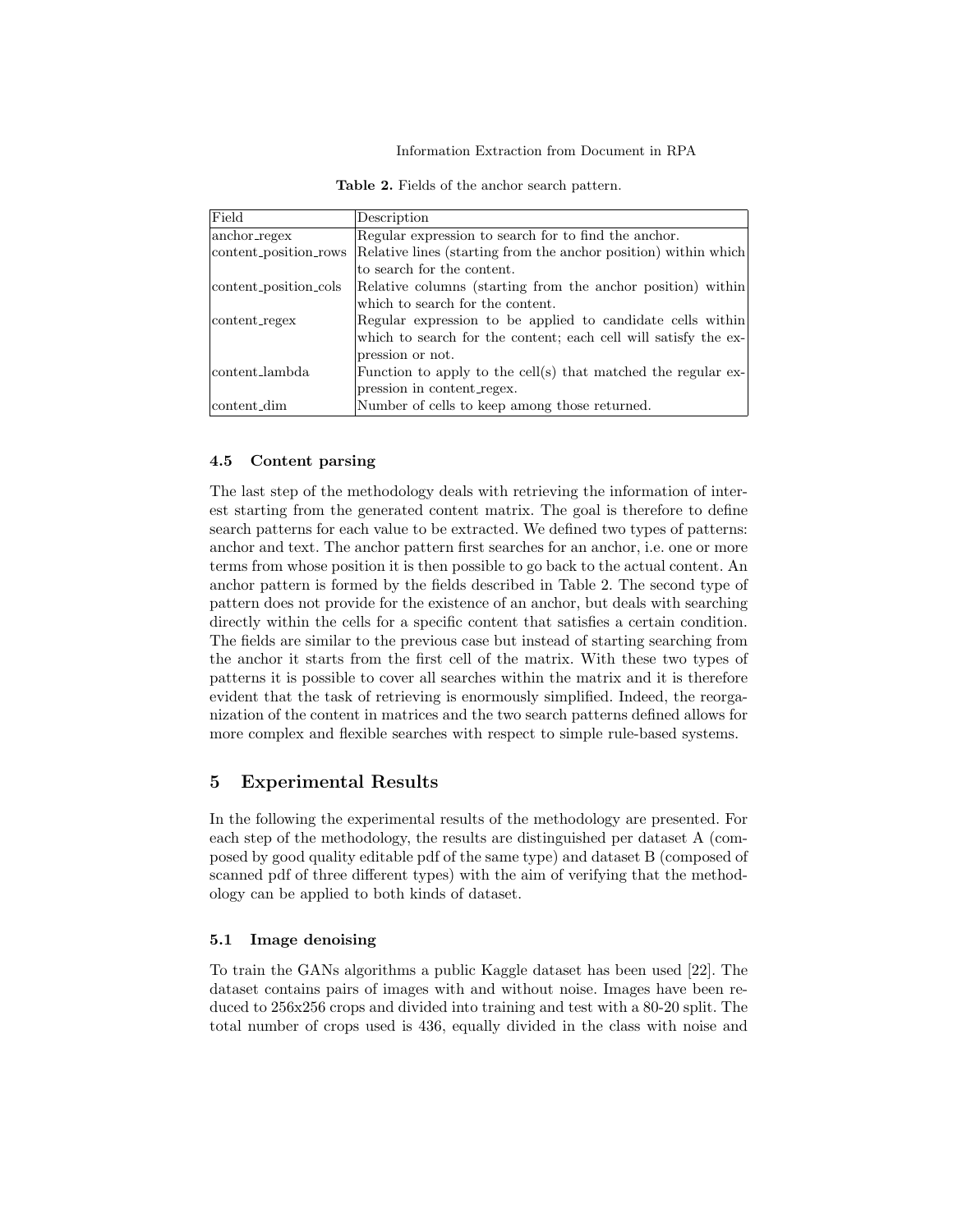the class without noise. As far as cGAN is concerned, the network architecture is composed of 3 layers of convolutions with ReLu activation function, followed by max-pooling and dropout. As far as cycleGAN is concerned the convolutional network has been created using a U-Net architecture [25]. This kind of network is formed by a series of convolution layers followed by a series of transpose convolution layers to bring the image back to its original size with skip connections. Both the models have been trained using Google Cloud Vertex AI training jobs that leverage a hyperparameter tuning tool based on Google Vizier [29]. In both cases, learning rate, batch size and number of epochs have been automatically selected by the optimization algorithm. To measure the performance of these algorithms, a metric called peak signal-to-noise ratio (PSNR) is used. This measures the quality of a compressed image compared to the original one and is defined as the ratio between the maximum power of a signal and the power of noise that can invalidate the fidelity of its compressed representation. Since many signals have a very wide dynamic range, PSNR is usually expressed in terms of the logarithmic decibel scale. The PSNR is defined as

$$
PSNR = 20\log \frac{MAX\{I\}}{\sqrt{MSE}}\tag{3}
$$

Where the Mean Square Error (MSE) between two images I and K is defined as:

$$
MSE = \frac{1}{MN} \sum_{j=0}^{M-1} \sum_{i=0}^{N-1} ||I(i,j) - K(i,j)||^2
$$
 (4)

The PSNR obtained for the cGAN model is 8,93db while the one obtained for cycleGAN is 23,245db. Thus, the model based on cycleGAN outperforms the one based on cGAN.

### 5.2 Image classification

To train the image classification module we used the dataset A and B together. Since the dataset A is composed of just one kind of document and the dataset B is composed of three kinds of documents, the outcome of the model is composed of four classes. The images have been divided into training and test with an 80-20 splits. The models compared to perform template identification are SNNs and CNNs. As far as the SNN is concerned, the two embedding layers placed in parallel consist of 2 convolutional layers with ReLu activation function followed by fully-connected layer. In order to train the algorithm, training samples have been paired randomly to have 500 paired samples of the same class and 500 of different classes. To test the algorithm, all the training images have been used as comparison samples against the test images and, to select the final class, majority voting has been performed. As far as CNN is concerned, the network is composed of 3 different levels of convolution with ReLu activation function, each followed by a max-pooling layer and dropout to avoid overfitting and with a final fully-connected layer. The model has been tested using the same test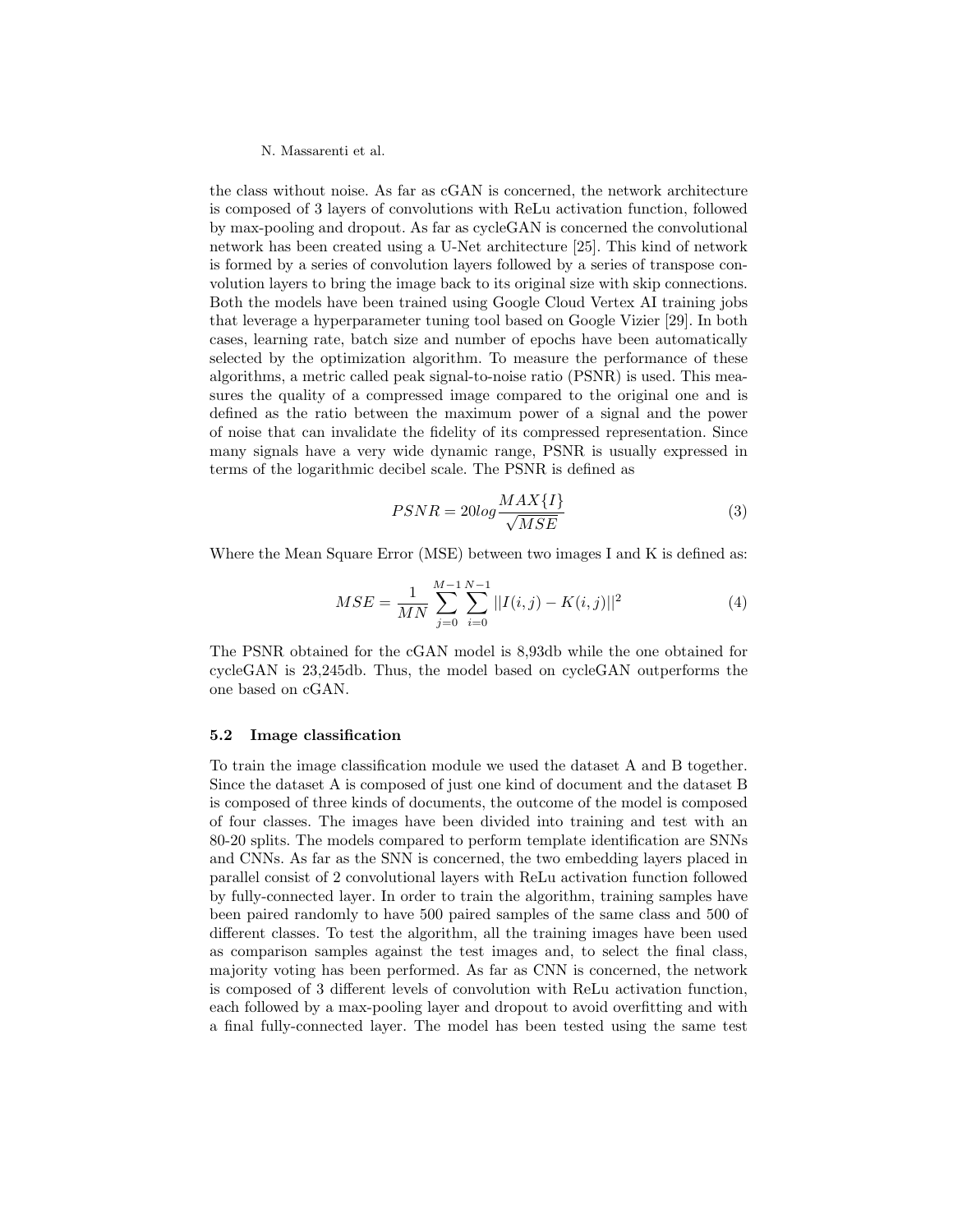images of the SNN model. Both the models have been trained using Google Cloud Vertex AI training jobs with automatic hyperparameter optimization. In both cases, learning rate, batch size and number of epochs have been automatically selected by the optimization algorithm. As a comparison metric we decided to rely on overall accuracy (OA). On the four classes, the CNN yielded 93,71% of OA while the SNN model 94,33% of OA. Thus, the SNN model yields slightly better performance, however, its great advantage relies on the fact that, in an industrial environment, this kind of model needs less training data with respect to the CNN, letting it be easier to train and use such a model.

### 5.3 Table identification

To evaluate the performance of the table detection algorithm based on the HT, we decided to use the number of lines (vertical and horizontal) correctly extracted, undetected, partially identified and exceeding. Furthermore, to understand the actual goodness and usefulness of the pre-processing phase based on cycleGAN, this calculation was done both with and without the application of the cycleGAN model. The results are reported in Table 3.

Table 3. Overall results of table extraction algorithm

| Metric                     | A-noGAN   A-GAN |           | B-noGAN B-GAN |        | All-noGAN  All-GAN |         |
|----------------------------|-----------------|-----------|---------------|--------|--------------------|---------|
| $%$ correct lines          | $88.5\%$        | $ 88.5\%$ | 87\%          | 190%   | 88\%               | 89%     |
| \%\, \% exceeding lines    | $3\%$           | $13.5\%$  | $0.5\%$       | $10\%$ | $2\%$              | 2%      |
| $\%$ undetected lines 5.5% |                 | $5\%$     | $12\%$        | 10%    | 8%                 | $7.5\%$ |
| $\%$ partial lines         | $3\%$           | $3\%$     | $0.5\%$       | 10%    | $2\%$              | $1.5\%$ |

From the results we can see that the application of GANs does not actually impact the performance of lines detection in the case of dataset A, since these data are software-generated and, thus, perfectly cleaned. Instead, with respect to dataset B, their application enhance the results, showing that the algorithm is able to improve the quality of some scanned documents.

### 5.4 Information extraction: overall results

Finally, in order to evaluate the overall performance of the methodology, since the final objective is to retrieve specific information from documents, we decided to compare each single field extracted with the target of the extraction. To evaluate the performance of our system we decided to use a metric called Gestalt Pattern Matching (GPM), which assigns a similarity value between two strings  $S_1$  and S2, based on the size of the substrings and on the number of matching  $K_m$ characters between the strings where the matching characters are defined as the longest common substring (LCS) plus recursively the number of matching characters in the non-matching regions on both sides of the LCS

$$
GMP = \frac{2K_m}{|S_1| + |S_2|}
$$
\n(5)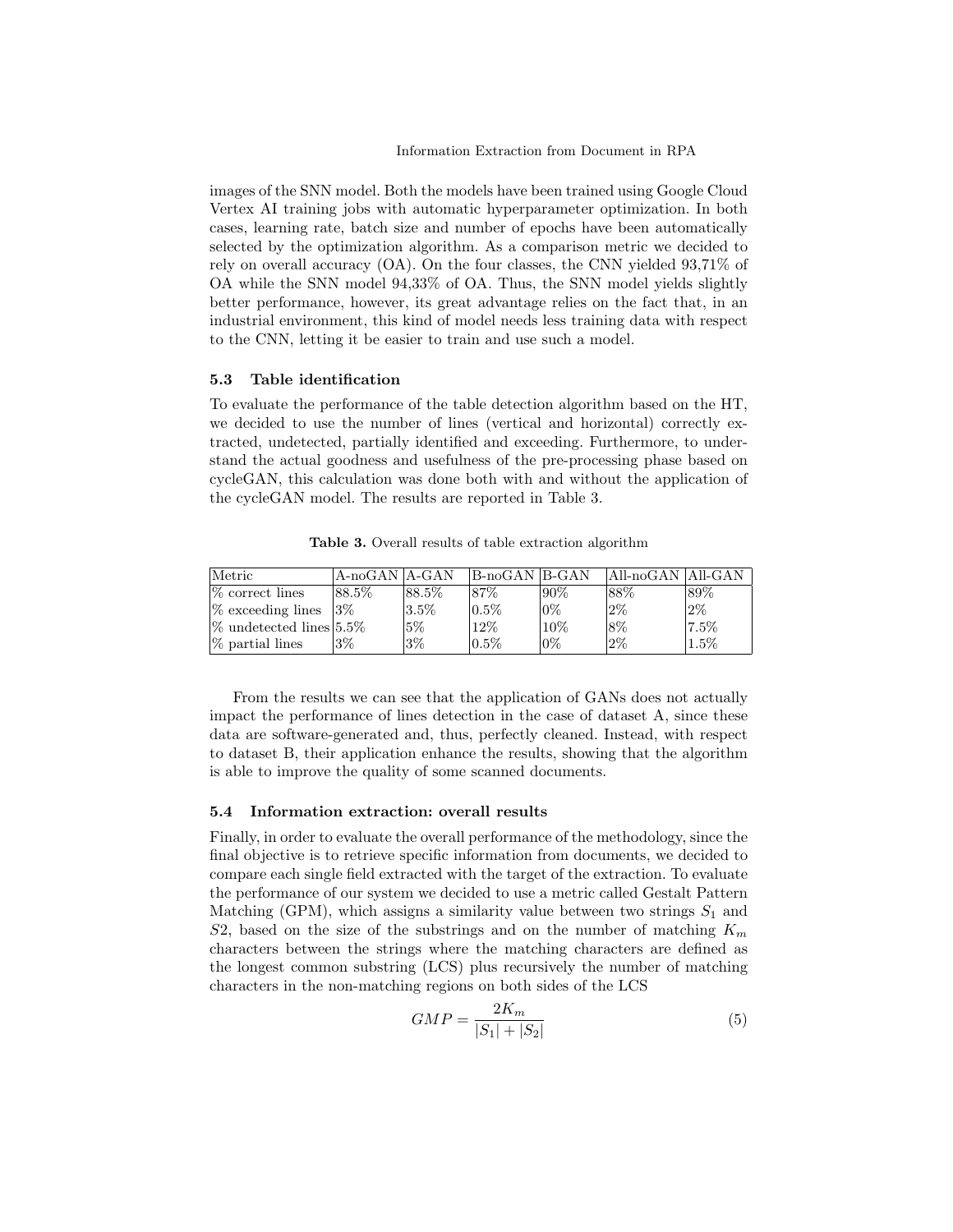As can be seen from Table 4, in the case of dataset A, the extractor has an exact matching both with the use of the GAN and without. This is likely because the pdf is perfectly clean but also because the search task of these documents is simpler and seems to be less influenced by a precise identification of the tabular scheme (on which, however, there is good performance). As for the dataset B, on the other hand, since the search patterns are more complex and the quality of documents lower, the percentage of matching obtained (better in the case of application of GAN, confirming the effectiveness of the pre-processing layer) is 0.81. Overall, our methodology has a 90,5% of performance for the task of information extraction in terms of GPM.

Table 4. Overall results

| Metric         | A-noGAN A-GAN | $ B_{-}noGAN B_{-}GAN$ | All-noGAN All-GAN |       |
|----------------|---------------|------------------------|-------------------|-------|
| $\%$ GMP score |               | 0.765                  | 0.88              | 0.905 |

# 6 Conclusion and future works

This study presents a methodology based on machine learning for the realization of a general and customizable RPA system based on the type of documents and information to be extracted. After an extensive analysis of the state-of-the-art, we developed a modular methodology that could adapt to different documents in terms of template and content. For each module we tested different options. The identified methodology consists of 5 modules: an image denosing module based on cyceGAN; a document template identification module, based on SNN; an information extraction module based on table identification via HT and on text extraction via Google Cloud Vision API; a custom information mapping module to organize the content into a matrix structure and a query module that extracts the necessary information through search patterns. The methodology has been tested using the GPM score. Overall, the methodology perform well with a score of 0.905 (corresponding to a matching of  $90\%$ ) and also proved the effectiveness of the image denoising algorithm. Finally, the implemented methodology has been deployed in different industrial environments, with different document formats just by fine tuning the template identification model and by defining the search pattern. Some enanchements can be applied for better generalization, such as using a deep learning approaches to detect tables in the document, thus reducing the error in line identification and, consequently, in information retrieval, or designing some optimization algorithms to keep the complexity of the SNN model low (due to the necessary scan of the images to perform prediction) that could slow down the extraction of information in an industrial context.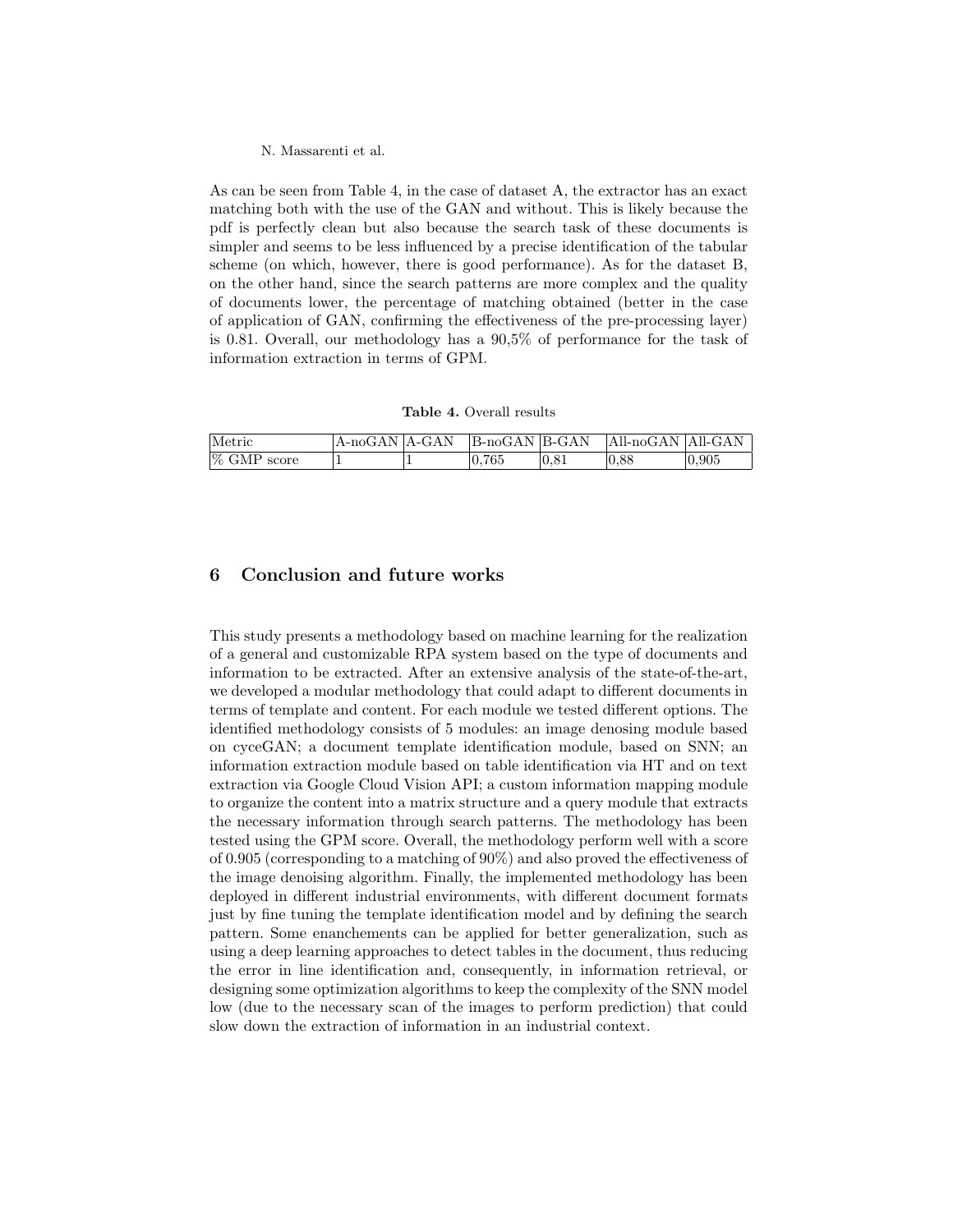# References

- 1. Peanho, C.A., Stagni, H., da Silva, F.S.C.: Semantic information extraction from images of complex documents. Applied Intelligence 37, 543–557 (2012)
- 2. Smith, R.: An Overview of the Tesseract OCR Engine. In: Proceedings of the Ninth International Conference on Document Analysis and Recognition - Volume 02 (IC-DAR '07) pp. 629–633. IEEE Computer Society, USA (2017)
- 3. Adobe system Incorporated, PDF Reference, https://www.adobe.com/content/ dam/acom/en/devnet/pdf/pdfs/pdf\ reference\ archives/PDFReference.pdf. Last accessed 11 Aug 2021
- 4. Chao H., Fan J.: Layout and Content Extraction for PDF Documents. In Marinai S., Dengel A.R. (eds.) Document Analysis Systems VI. DAS 2004. LNCS, vol 3163, pp 213-224. Springer, Berlin, Heidelberg (2004). https://doi.org/10.1007/978-3-540- 28640-0 20
- 5. Hamad, K., Kaya, M.: A Detailed Analysis of Optical Character Recognition Technology. International Journal of Applied Mathematics, Electronics and Computers 4. 244-244 (2016)
- 6. Kaur, S., Mann, P., Khurana, S.: Page Segmentation in OCR System-A Review. International Journal of Computer Science and Information Technologies 4, 420- 422 (2013)
- 7. Shinde, A.A., Chougule, D.G.: Text Pre-processing and Text Segmentation for OCR. International Journal of Computer Science Engineering and Technology. 2(1), 810- 812 (2012)
- 8. Trier, Ø.D. , Jain A.K., Taxt T.: Feature extraction methods for character recognition - a survey. Pattern recognition 29 (4), 641-662 (1996)
- 9. Shah P., Karamchandani S., Nadkar T., Gulechha N., Koli K., Lad K.: OCR-based chassis-number recognition using artificial neural networks. In: Proceedings of the 2009 IEEE International Conference on Vehicular Electronics and Safety (ICVES), pp. 31-34, IEEE Computer Society, India (2009)
- 10. Rehman, A., Saba, T.: Neural networks for document image preprocessing: state of the art. Artificial Intelligence Review 42, 253–273 (2014)
- 11. Suen CY.: Character recognition by computer and applications, Handbook of pattern recognition and image processing, 569-586 (1986)
- 12. Goodfellow, I., Pouget-Abadie, J., Mirza, M., Xu, B., Warde-Farley, D., Ozair, S., Courville, A., Bengio, Y.: Generative Adversarial Networks. Advances in Neural Information Processing Systems 3(11), (2014)
- 13. Zhang, H., Sindagi V., Patel V.M.: Image De-Raining Using a Conditional Generative Adversarial Network. IEEE Transactions on Circuits and Systems for Video Technology 30 , 3943-3956 (2017)
- 14. Göbel, C., Hassan, T., Oro, E., Orsi, G.: ICDAR 2013 Table Competition. In :2013 12th International Conference on Document Analysis and Recognition, pp.1449- 1453. IEEE Computer Society, USA (2013)
- 15. Thong, H.V., Khuong, N.A., Trinh, L.B.K., Hyung-Jeong, Y., Tuan, A.T., Soo-Hyung, K.: Learning to detect tables in document images using line and text information. In: Proceedings of the 2nd International Conference on Machine Learning and Soft Computing (ICMLSC '18), pp. 151–155, Association for Computing Machinery, New York, USA (2018)
- 16. Breuel, T. M.: High performance document layout analysis In Proceedings of the Symposium on Document Image Understanding Technology, pp. 209-208 (2003) Understanding Technology, 2003.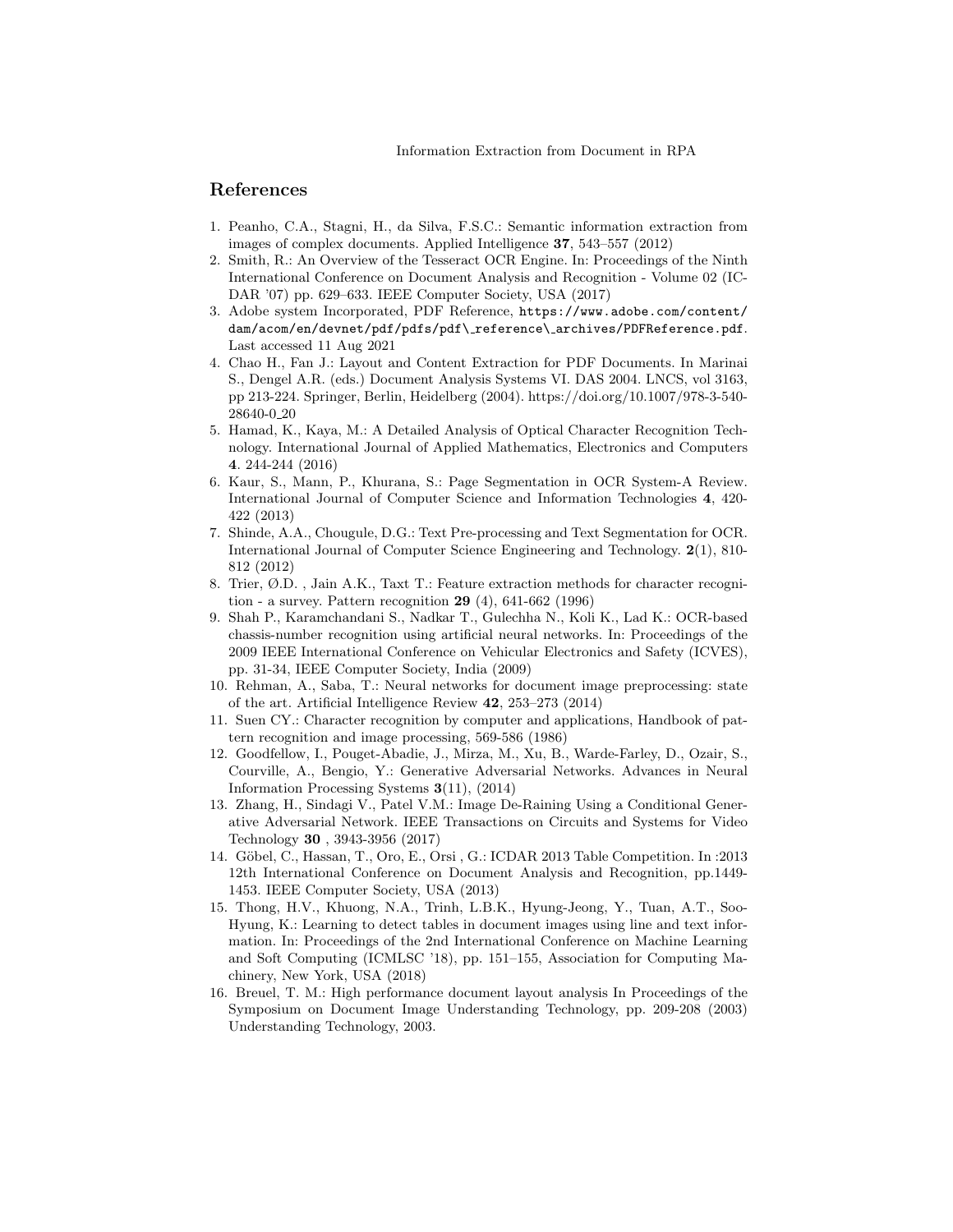- 17. Hamza, H., Bela¨ıd, Y., Bela¨ıd, A.: A case-based reasoning approach for invoice structure extraction. In Proceedings of the Ninth International Conference on Document Analysis and Recognition 2007, pp. 327–331. IEEE Computer society (2007)
- 18. Schulz, F.,Ebbecke, F., Gillmann, M., Adrian, B., Agne, S., Dengel, A.: Seizing the treasure: Transferring knowledge in invoice analysis. In Proceedings of the 10th International Conference on Document Analysis and Recognition 2009, pp. 848–852, IEEE Computer Society (2009)
- 19. Koch, G., Zemel, R., Salakhutdinov, R.: Siamese neural networks for one-shot image recognition, ICML Deep Learning Workshop. vol. 2 (2015)
- 20. Zhu, J.Y., Park, T., Isola, P., Efros, A.: Unpaired Image-to-Image Translation Using Cycle-Consistent Adversarial Networks. In Proceedings of the 2017 IEEE International Conference on Computer Vision (ICCV), Venice, Italy, pp. 2242–2251 (2017)
- 21. Mirza, M., Osindero, S.: Conditional generative adversarial nets. arXiv preprint arXiv:1411.1784, (2014)
- 22. Kaggle, Denoising Dirty Documents, Dataset Competition, https://www.kaggle .com/c/denoising-dirty-documents/data, Last accessed 11 Aug 2021
- 23. Gu, J., Wang, Z., Kuen, J., Ma, L., Shahroudy, A., Shuai, B., Liu, T., Wang, X., Wang, G., Cai, J., Chen, T.: Recent advances in convolutional neural networks. Pattern Recognition, 77, 354-377 (2018)
- 24. Sharma, M., Abhishek, V., Vig, L.: Learning to Clean: A GAN Perspective In: Carneiro, G. You, S. (eds.) Computer Vision - ACC Workshops, ACCV 2018, LNCS vol. 11367. Springer, Cham (2018). https://doi.org/10.1007/978-3-030-21074-8
- 25. Ronneberger, O., Fisher, P., Brox, T.: U-Net: Convolutional Networks for Biomedical Image Segmentation. In Navab, N., Hornegger, J., Wells W., Frangi A. (eds.) Medical Image Computing and Computer-Assisted Intervention – MICCAI 2015, LNCS, vol 9351. Springer, Cham 2015. https://doi.org/10.1007/978-3-319-24574- 4 28
- 26. Canny, J.: A Computational Approach to Edge Detection. IEEE Transactions on Pattern Analysis and Machine Intelligence, vol. PAMI-8, no. 6, pp. 679-698
- 27. Heikki, K., Petri, H., Lei, X., Erkki, O.: Comparisons of Probabilistic and Non-probabilistic Hough Transforms. In: Eklundh JO. (eds) Computer Vision — ECCV '94. ECCV 1994. LNCS, vol 801. Springer, Berlin, Heidelberg. https://doi.org/10.1007/BFb0028367
- 28. Ballard, D.: Generalizing the Hough transform to detect arbitrary shapes. Pattern Recognition 13,111-122. (1981)
- 29. Golovin, D.,Solnik, D., Moitra, S., Kochanski, G., Karro, J., Sculley, D.: Google Vizier: A Service for Black-Box Optimization. In Proceedings of the 23rd ACM SIGKDD International Conference on Knowledge Discovery and Data Mining (KDD '17), pp. 1487–1495. Association for Computing Machinery, New York,USA (2017)
- 30. Téllez-Valero A., Montes-y-Gómez M., Villaseñor-Pineda L.: A Machine Learning Approach to Information Extraction. In: Gelbukh A. (eds) Computational Linguistics and Intelligent Text Processing. CICLing 2005. LNCS, vol 3406. Springer, Berlin, Heidelberg. https://doi.org/10.1007/978-3-540-30586-6 58
- 31. Vishwanath D. et al.: Deep Reader: Information Extraction from Document Images via Relation Extraction and Natural Language. In: Carneiro G., You S. (eds) Computer Vision – ACCV 2018 Workshops. ACCV 2018. LNCS, vol 11367. Springer, Cham (2018). https://doi.org/10.1007/978-3-030-21074-8 15
- 32. Palm,R.: End-to-end information extraction from business documents, (2018)